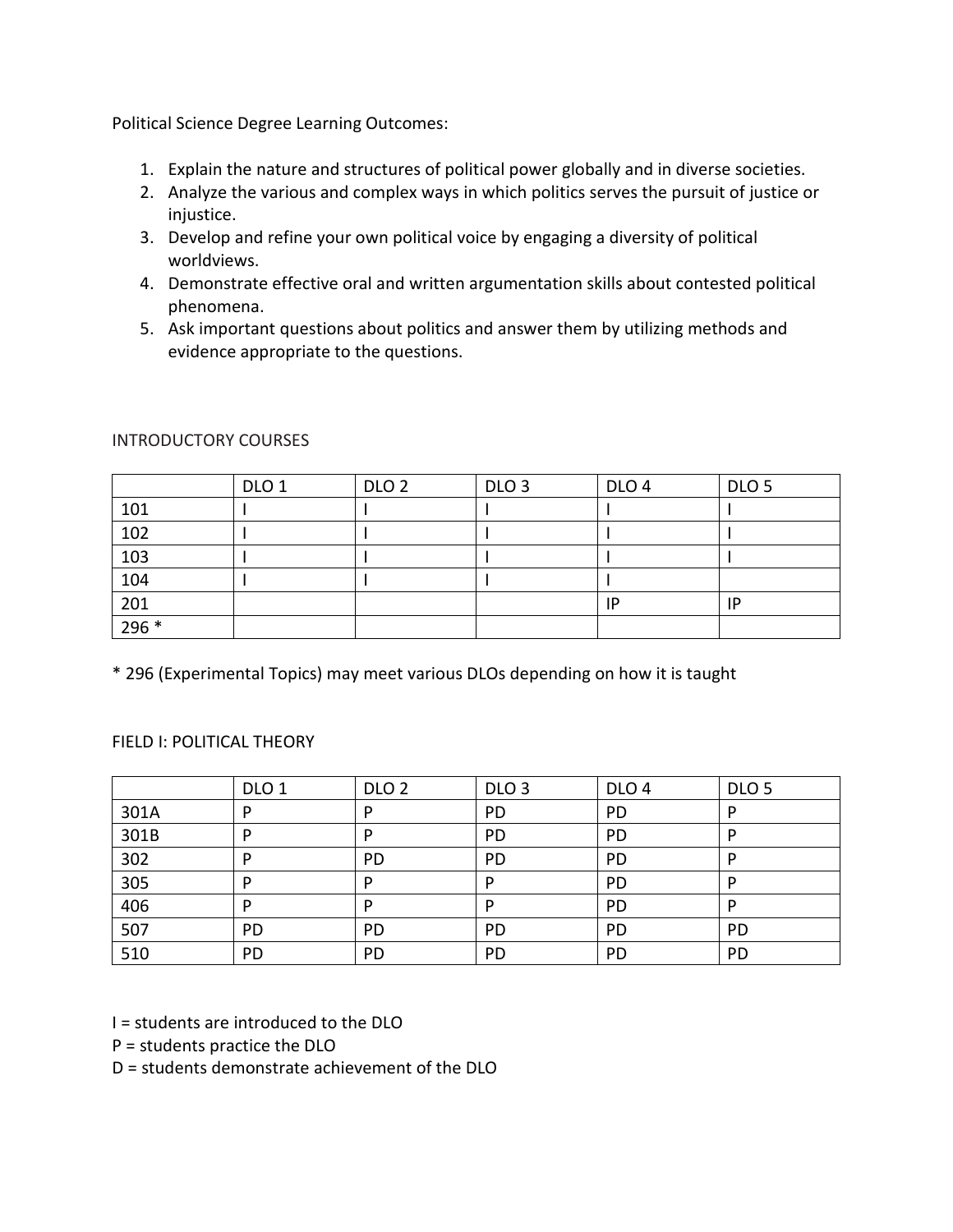### FIELD II: AMERICAN POLITICS

|      | DLO <sub>1</sub> | DLO <sub>2</sub> | DLO <sub>3</sub> | DLO <sub>4</sub> | DLO <sub>5</sub>          |
|------|------------------|------------------|------------------|------------------|---------------------------|
| 320  | IP               | IP               | P                | ${\sf P}$        | ${\sf P}$                 |
| 321  | IP               | IP               | P                | ${\sf P}$        | ${\sf P}$                 |
| 322  | IP               | IP               | P                | ${\sf P}$        | ${\sf P}$                 |
| 331  | IP               | IP               | P                | $\mathsf{P}$     | $\sf P$                   |
| 333  | IP               | IP               | P                | $\mathsf{P}$     | ${\sf P}$                 |
| 334  | P                | P                | P                | ${\sf P}$        | ${\sf P}$                 |
| 335  | ${\sf P}$        | P                | P                | $\mathsf{P}$     | $\boldsymbol{\mathsf{P}}$ |
| 336  | P                | <b>IPD</b>       | P                | ${\sf P}$        | P                         |
| 338  | P                | P                | P                | ${\sf P}$        | P                         |
| 346  | P                | P                | PD               | PD               | PD                        |
| 347A | P                | P                | PD               | PD               | <b>PD</b>                 |
| 347B | P                | P                | PD               | PD               | PD                        |
| 348  | P                | P                | PD               | PD               | PD                        |
| 422  | P                | P                | PD               | PD               | PD                        |
| 425  | P                |                  | PD               | PD               | PD                        |
| 426  | PD               | PD               | PD               | PD               | PD                        |
| 428  | PD               | PD               | PD               | PD               | PD                        |
| 430  | P                | P                | PD               | PD               | <b>PD</b>                 |
| 435  | PD               | PD               | PD               | PD               | PD                        |
| 436  | P                | PD               | PD               | PD               | PD                        |
| 440  | PD               | PD               | PD               | PD               | PD                        |
| 530  | D                | D                | D                | D                | D                         |
| 531  | D                | D                | D                | D                | D                         |
| 533  | D                | D                | D                | D                | D                         |
| 535  | D                | D                | D                | D                | D                         |
| 541  | D                | D                | D                | D                | D                         |

I = students are introduced to the DLO

P = students practice the DLO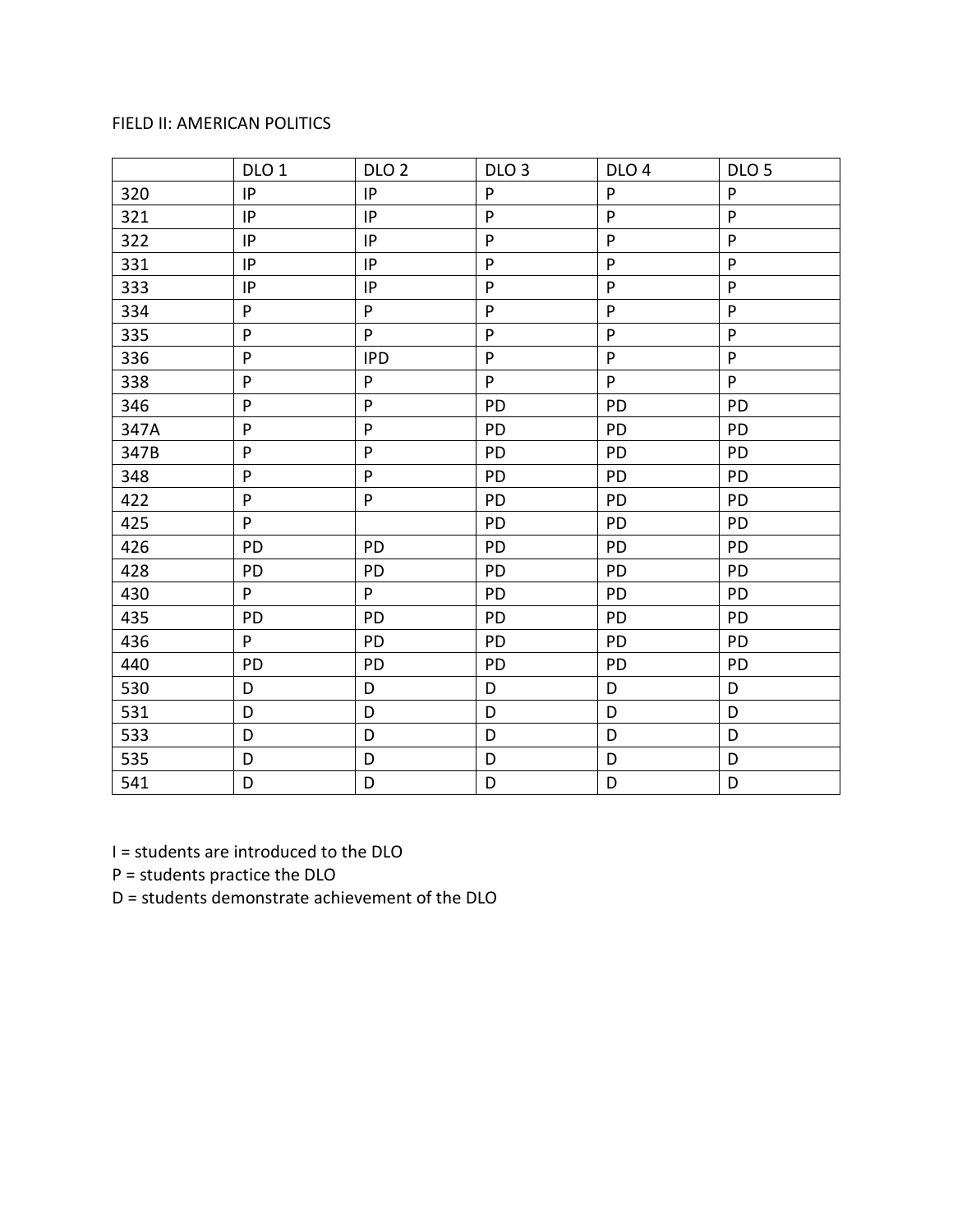# FIELD III: COMPARATIVE POLITICS

|     | DLO <sub>1</sub> | DLO <sub>2</sub> | DLO <sub>3</sub> | DLO <sub>4</sub> | DLO <sub>5</sub> |
|-----|------------------|------------------|------------------|------------------|------------------|
| 300 | P                | P                | P                | P                | P                |
| 356 | PD               | P                | PD               | PD               | PD               |
| 357 | PD               | P                | PD               | PD               | PD               |
| 359 | P                | P                | P                | P                | P                |
| 361 | P                | P                | P                | P                | ${\sf P}$        |
| 362 | P                | P                | P                | P                | P                |
| 363 | P                | P                | P                | P                | P                |
| 364 | PD               | PD               | PD               | PD               | P                |
| 365 | P                | P                | P                | P                | P                |
| 366 | P                | P                | P                | PD               | PD               |
| 370 | P                | P                | P                | P                | P                |
| 555 | P                | P                | P                | PD               | PD               |
| 560 | ${\sf P}$        | P                | P                | PD               | PD               |
| 562 | P                | P                | P                | PD               | PD               |
| 564 | PD               | PD               | PD               | PD               | PD               |
| 565 | P                | P                | P                | PD               | PD               |
| 566 | PD               | PD               | PD               | PD               | PD               |
| 568 | PD               | PD               | PD               | PD               | PD               |

I = students are introduced to the DLO

P = students practice the DLO